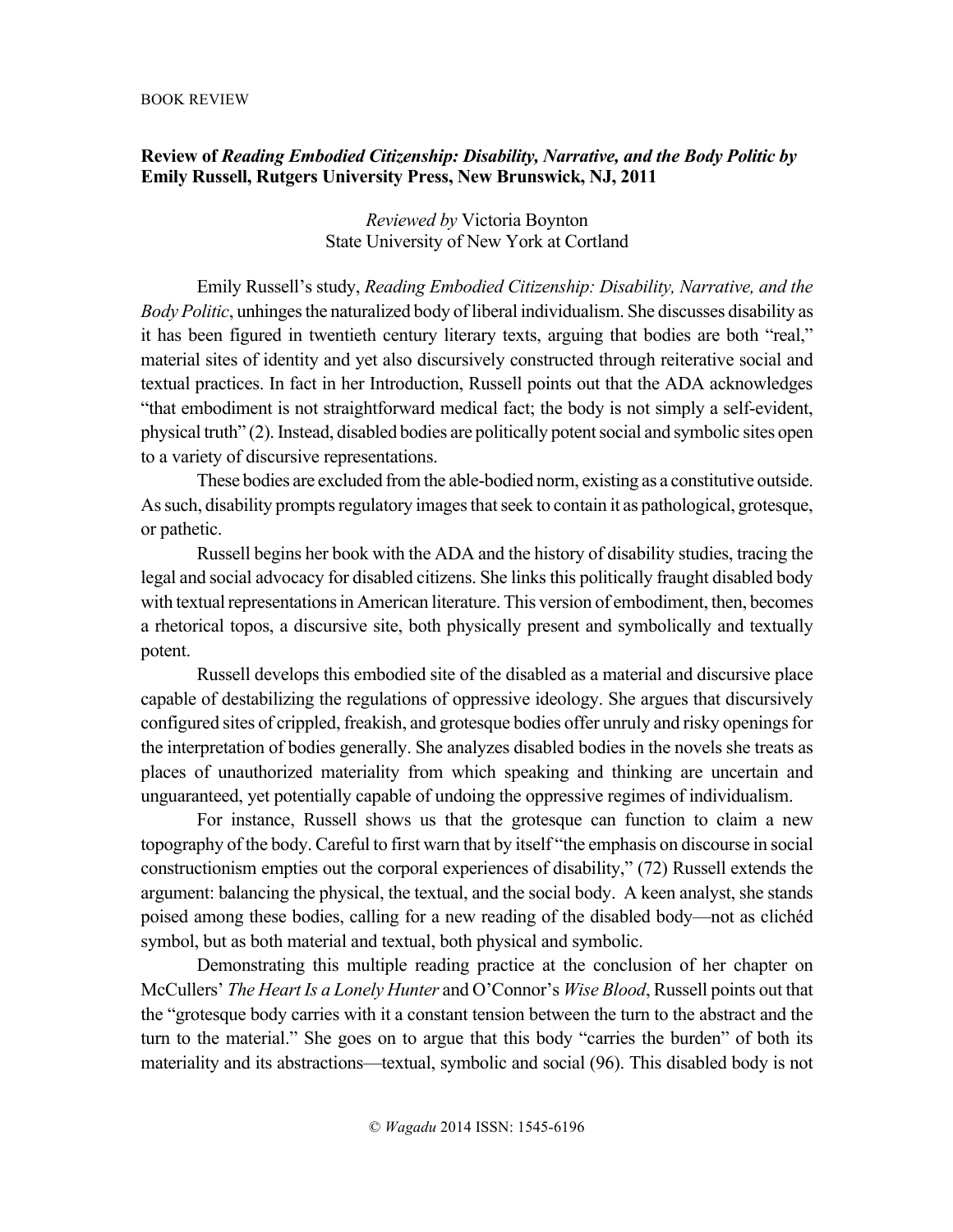"essential." It is a richly confused, multiply articulated, contested site, precisely the place out of which might be produced a powerful politics and a speaking activism.

This intersection of the physical body, the textual record of the body, and social regard of this body is importantly a site of material and discursive struggle. Thus Russell articulates disabled bodies that are materially sighted as grotesque, freakish, or otherwise suspect and also discursively cited as icons of the other—that which, *by contrast*, defines a safe and leveling norm. Russell's argument is a fertile conjunction which offers a partially essential site around which a politics of the disabled body can form.

In her chapters on novels of disabled veterans of the Vietnam War and on two Twain novels, Russell focuses sharply on the history of the grotesque body and its origin in individualism, on one hand, and social uniformity, on the other. Her first chapter looks at the nineteenth century precursors to the disability narratives at the center of the book with an analysis of *Pudd'nhead Wilson* and *Those Extraordinary Twins*. In the later chapter on the political impact of disabled veterans, the mutilated soldier's body takes the political/textual stage.

Russell's chapter on *My Year of Meats* and *Geek Love* shift focus to the reproductive body. She argues that "these novels conceive of America through the logic of embodiment and furthermore that each work offers up a disability-inspired reconsideration of reproduction in imagining how to populate the national body" (133).

The next chapter on David Foster Wallace's *Infinite Jest* examines methods of reading the body as a "corporal assembly" rather than as "natural and ahistorical." Russell says, "unusual physical bodies provide a model for reading the textual body and vice versa" (170). Here literary criticism allies itself with cultural critique and political activism to revise the notion of the disabled body and to underwrite a keen analysis of Wallace's notoriously difficult experimental fiction.

Throughout her book, Russell reminds us that disabled bodies have been strictly bound to particular certified versions of themselves as bodies, politically, socially, and textually. Other versions are unavailable or viewed as dangerous. However, as the disabled body becomes strategic, rather than an unquestionable natural category, its materiality becomes revisable. These bodies are not clear and simple, not static, not identical among disabled people, and not by any means free of cultural constructions, withholdings, erasures, and ideological machinations, as Russell takes pain to show. The disabled body has been excluded as unthinkable, continuously forced into exclusion, an oppression that in fact gives life to the ablebody, the everybody, the thinkable body. But despite its unthinkable status, the excluded always presses in. The withheld, disobedient or excluded versions echo in symbolic confusions of strictly scripted norms and conventional ideals.

The power of the disabled body, Russell argues, is in its ability to make plain the intractability of that which lies outside the predictable expectations of social norms.